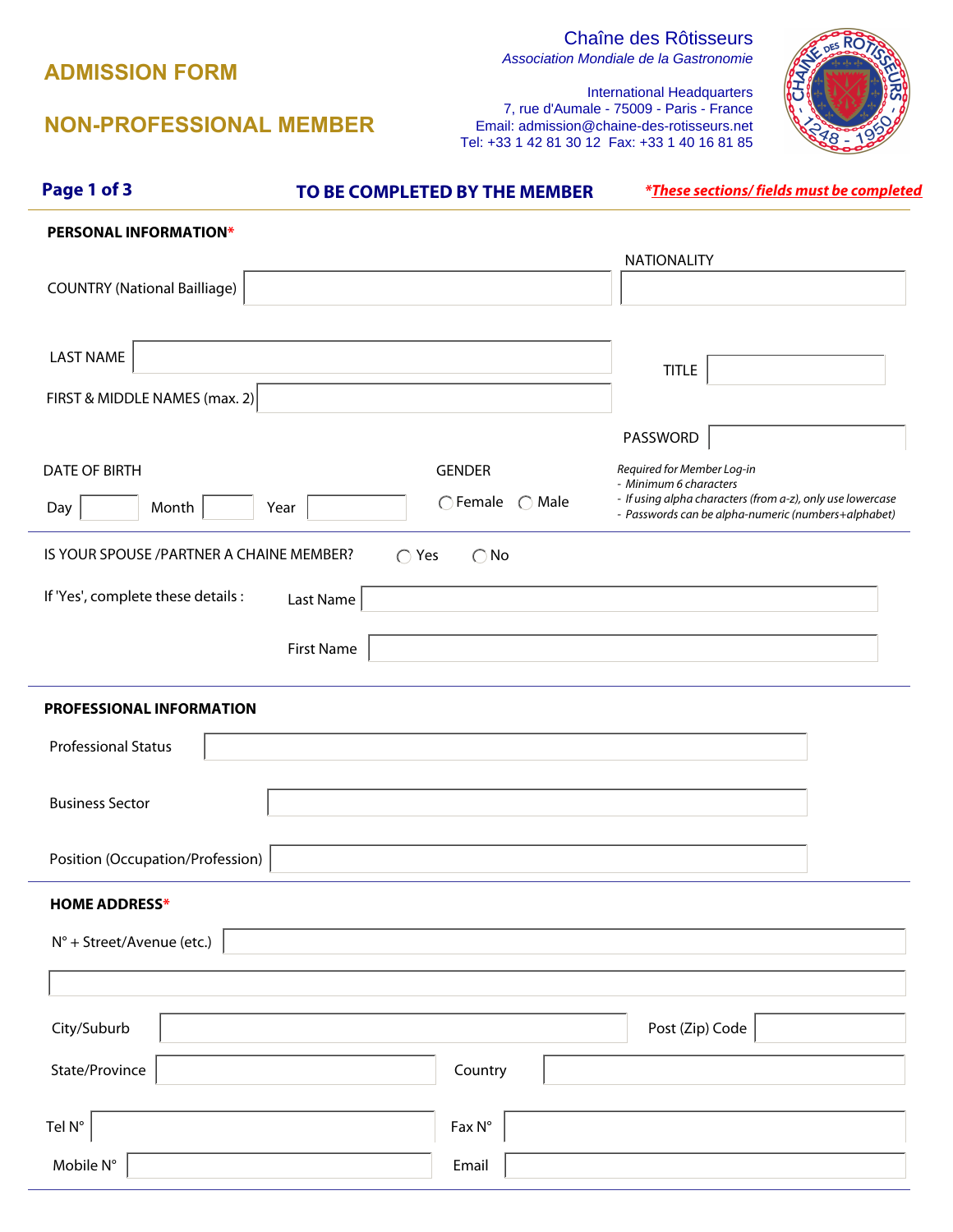## **ADMISSION FORM**

 **First Name\*** 

# Chaîne des Rôtisseurs

Association Mondiale de la Gastronomie



## **NON-PROFESSIONAL MEMBER**

International Headquarters 7, rue d'Aumale - 75009 - Paris - France Email: admission@chaine-des-rotisseurs.net Tel: +33 1 42 81 30 12 Fax:+ 33 1 40 16 81 85

| Page 2 of 3                                                                                        |                                                 | TO BE COMPLETED BY THE MEMBER |                                                                                                                             | <i>*These sections/fields must be completed</i> |
|----------------------------------------------------------------------------------------------------|-------------------------------------------------|-------------------------------|-----------------------------------------------------------------------------------------------------------------------------|-------------------------------------------------|
| <b>BUSINESS ADDRESS</b>                                                                            |                                                 |                               |                                                                                                                             |                                                 |
| <b>COMPANY NAME</b>                                                                                |                                                 |                               |                                                                                                                             |                                                 |
| N°+ Street/Avenue (etc.)                                                                           |                                                 |                               |                                                                                                                             |                                                 |
|                                                                                                    |                                                 |                               |                                                                                                                             |                                                 |
| City/Suburb                                                                                        |                                                 |                               | Post (Zip) Code                                                                                                             |                                                 |
| State/ Province                                                                                    |                                                 | Country                       |                                                                                                                             | $\vert \mathbf{v} \vert$                        |
| Tel N°                                                                                             | $Fax N^{\circ}$                                 |                               | Mobile N°                                                                                                                   |                                                 |
| Email                                                                                              |                                                 | Website                       |                                                                                                                             |                                                 |
| Preferred POSTAL address* (select one only):                                                       |                                                 | $\bigcirc$ HOME               | <b>BUSINESS</b>                                                                                                             |                                                 |
| Preferred EMAIL address* (select one only):                                                        |                                                 | $\bigcirc$ HOME               | <b>BUSINESS</b>                                                                                                             |                                                 |
| <b>AVAILABLE TO MEET MEMBERS?</b><br>(Registration: Chaîne Social Network)                         | $\bigcap$ Yes                                   | No                            |                                                                                                                             |                                                 |
| Languages Spoken*<br>(Select at least 1)                                                           | $\blacktriangledown$                            |                               | $\left  \mathbf{v} \right $                                                                                                 |                                                 |
| CHAINE FOUNDATION (ACCR) DONATION (OPTIONAL) - Note: Minimum donation amount : € 5.00*             |                                                 |                               |                                                                                                                             |                                                 |
| If my application is accepted, I would like to contribute Amount* (Euros)                          |                                                 |                               |                                                                                                                             | to the Chaîne Foundation (ACCR).                |
| Type of Payment<br>◯ Credit Card                                                                   | $\bigcirc$ Cash                                 | $\bigcirc$ Cheque             | <b>Bank Transfer</b>                                                                                                        | Invoice Required $\bigcap$ Yes $\bigcap$ No     |
| Select card type                                                                                   | $\left  \mathbf{v} \right $<br>Card $N^{\circ}$ |                               |                                                                                                                             |                                                 |
| Expiry Month                                                                                       | Year                                            | <b>Security Code</b>          | *The ACCR badge will be sent for donations of<br>$€ 50.00$ and above                                                        |                                                 |
| regulations of the Chaîne des Rôtisseurs, without reservation.                                     |                                                 |                               | I confirm that the information provided is correct and agree to fully adhere to the International By-Laws and the rules and |                                                 |
| By submitting this application, I accept to comply<br>with the rules and conditions of membership* | $\bigcap$ Yes                                   | No<br>$\bigcap$               | Date*<br>Month<br>Day                                                                                                       | Year                                            |

**Last Name\***